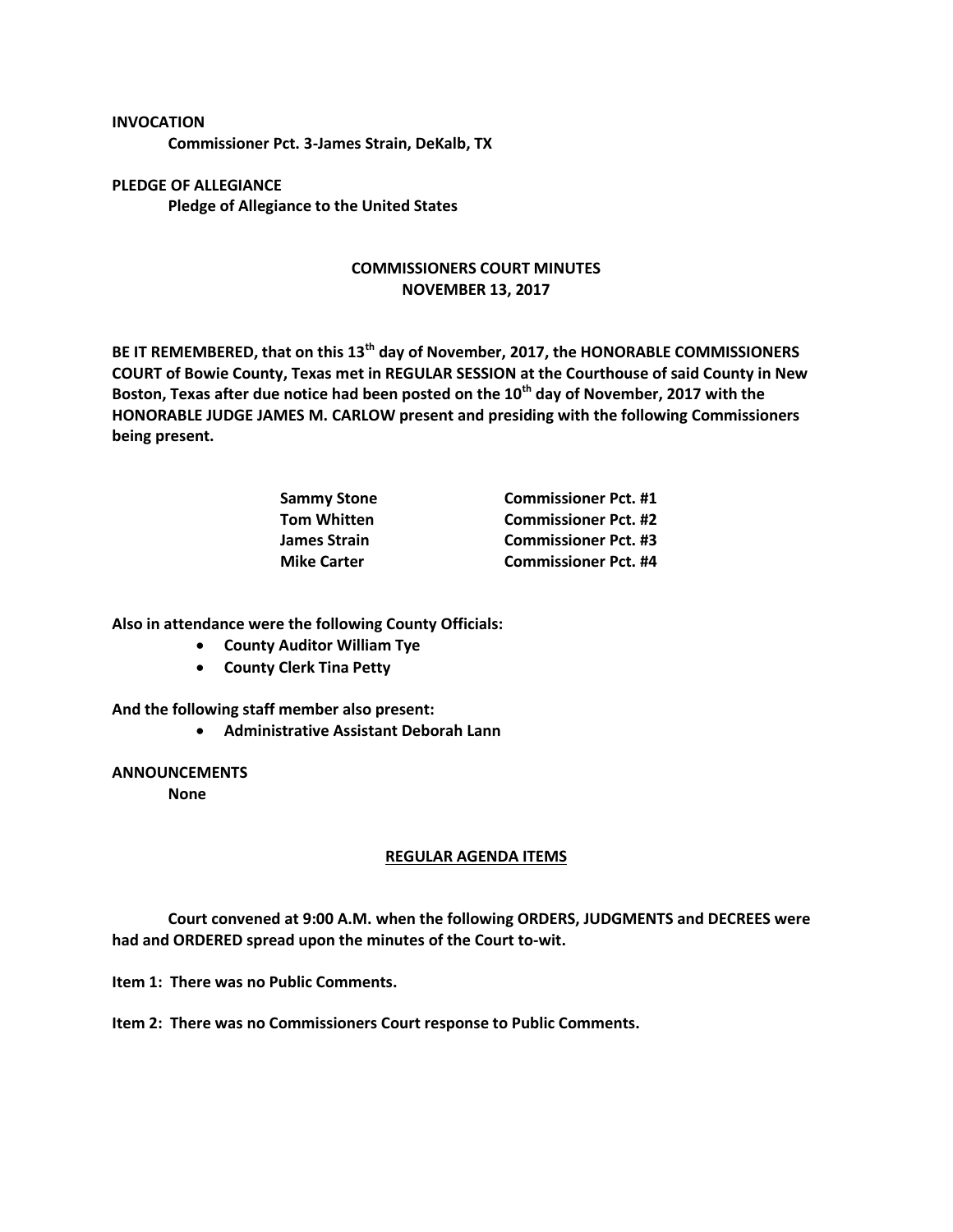**Item 3: On this 13th day of November, 2017, a motion was made by Commissioner James Strain and duly second by Commissioner Mike Carter to approve Item #3 (Order Authorizing the Issuance of "Bowie County, Texas Pass-Through Toll Revenue and Unlimited Tax Refunding Bonds, Series 2018"; Authorizing Certain Parameters for the Bonds; Authorizing the Redemption Prior to Maturity of Certain Outstanding Obligations; Authorizing a Pricing Officer to Approve the Amount, the Interest Rate, Price, and Terms Thereof and Certain Other Procedures and Provisions Related Thereto; Authorizing the Refunding of Certain Outstanding Obligations and the Execution and Delivery of an Escrow Agreement; and Enacting Other Provisions Relating to the Purposes of this Order).**

**Motion was put to a vote and all Commissioners voted yes and none voted no. Motion carried.**

- **Item 4: This agenda item was passed.**
- **Item 5: On this 13th day of November, 2017, a motion was made by Commissioner Mike Carter and duly second by Commissioner Tom Whitten to approve Summit Consultants as "third-party review engineer". Motion was put to a vote and all Commissioners voted yes and none voted no. Motion carried.**
- **Item 6: On this 13th day of November, 2017, a motion was made by Commissioner Tom Whitten and duly second by Commissioner Mike Carter to approve a Resolution for the 2018 Bowie County Indigent Defense Grant Program. Motion was put to a vote and all Commissioners voted yes and none voted no. Motion carried.**
- **Item 7: On this 13th day of November, 2017, a motion was made by Commissioner Mike Carter and duly second by Commissioner Sammy Stone to approve a Resolution (requesting the resale of properties acquired by Bowie Central Appraisal District, Trustee at a delinquent tax sale). Motion was put to a vote and all Commissioners voted yes and none voted no. Motion carried.**
- **Item 8: On this 13th day of November, 2017, a motion was made by Commissioner James Strain and duly second by Commissioner Sammy Stone to approve the Treasurer's Monthly Report for September, 2017. Motion was put to a vote and all Commissioners voted yes and none voted no. Motion carried.**
- **Item 9: On this 13th day of November, 2017, a motion was made by Commissioner James Strain and duly second by Commissioner Mike Carter to approve the Order transferring land to the City of DeKalb, Texas and authorizing the County Judge to execute a Quitclaim Deed Without Warranty. Motion was put to a vote and all Commissioners voted yes and none voted no.**

**Motion carried.**